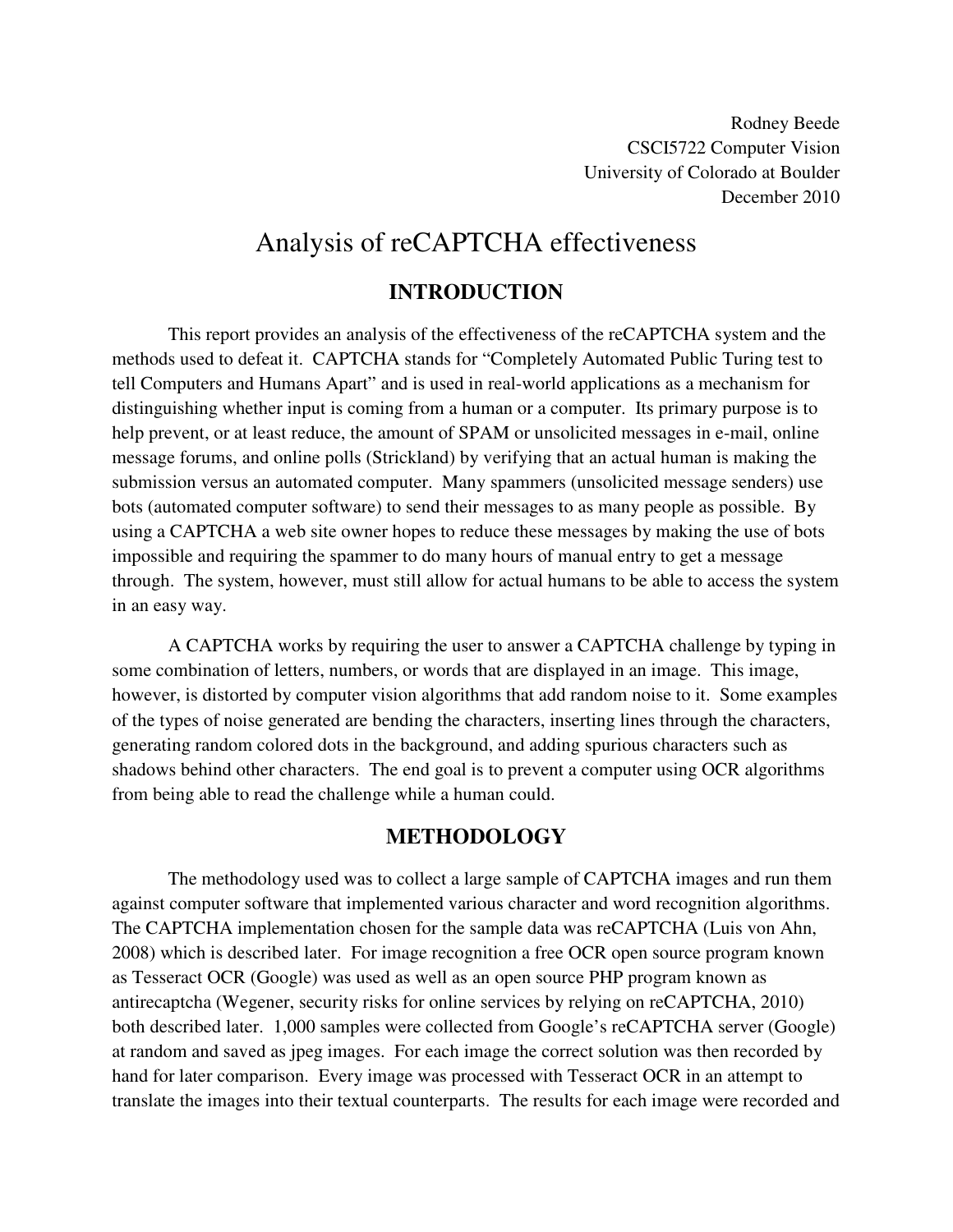compared to the expected result to get a percentage of completely correct, partially correct, and incorrect answers. Every image was again processed this time with preprocessing by antirecaptcha and then analyzed with Tesseract OCR. The results were compared against the manually recorded correct answers to get the percentage of response types.

### **ANALYSIS OF RECAPTCHA**

 reCAPTCHA is a technique where the challenge words come from old transcripts, books, and other printed historical materials. The choice of using these older texts arises from the difficulty of OCR algorithms in translating the images into normal text due to the type of paper or font style used. Some types of paper have yellowed texture or faded characters that cannot be easily recognized (Luis von Ahn, 2008). Even without introducing noise into the image regular OCR algorithms have had limited success in translating 100% of these texts. This makes them good candidates for CAPTCHA challenges since it is easier for humans to recognize them than current algorithms. In addition one of the goals of reCAPTCHA is to give additional benefit to a human transcribing the words by helping in the work of converting these old texts into digital format. Thus not only is the CAPTCHA attempting to reduce SPAM it is also providing a useful service in transcribing texts.

 reCAPTCHA's methodology works as follows: an image in a distorted form with two words is presented to the user as the challenge. One of the word's solutions is known (the control word) and the other is not known. The unknown word is the one from the historical text that could not be parsed by regular OCR algorithms. The answer given can only be verified for accuracy by the control word therefore the response given to the challenge is only verified for correctness by the control word. If the control word was answered correctly it is assumed a human answered the challenge instead of a computer, and it is assumed that the unknown word was also answered correctly and is thus now transcribed. To handle the case of human entry error for the unknown word multiple humans will be given the same unknown word in a challenge, which may have a different control word, and the results will be compared. After a sufficient number of the same answers the word can then be given high confidence of correct translation.

## **ANALYSIS OF TESSERACT OCR**

 Tesseract OCR is an open source optical character recognition engine that was originally developed at Hewlett Packard (Vincent, 2006) in 1985. It was released as open source in 2005 and is now maintained by Google. The basic technique (Smith) used begins with adaptive thresholding (R. Fisher, 2003) which separates the image pixels into a binary image of foreground and background. Next the connected components of text lines and words are determined. Outlines of the characters are generated with polygonal approximation and outline fragments are used as the features. A dictionary of known words for the specified language is used for training data in a machine learning method of templates and relations. Two passes are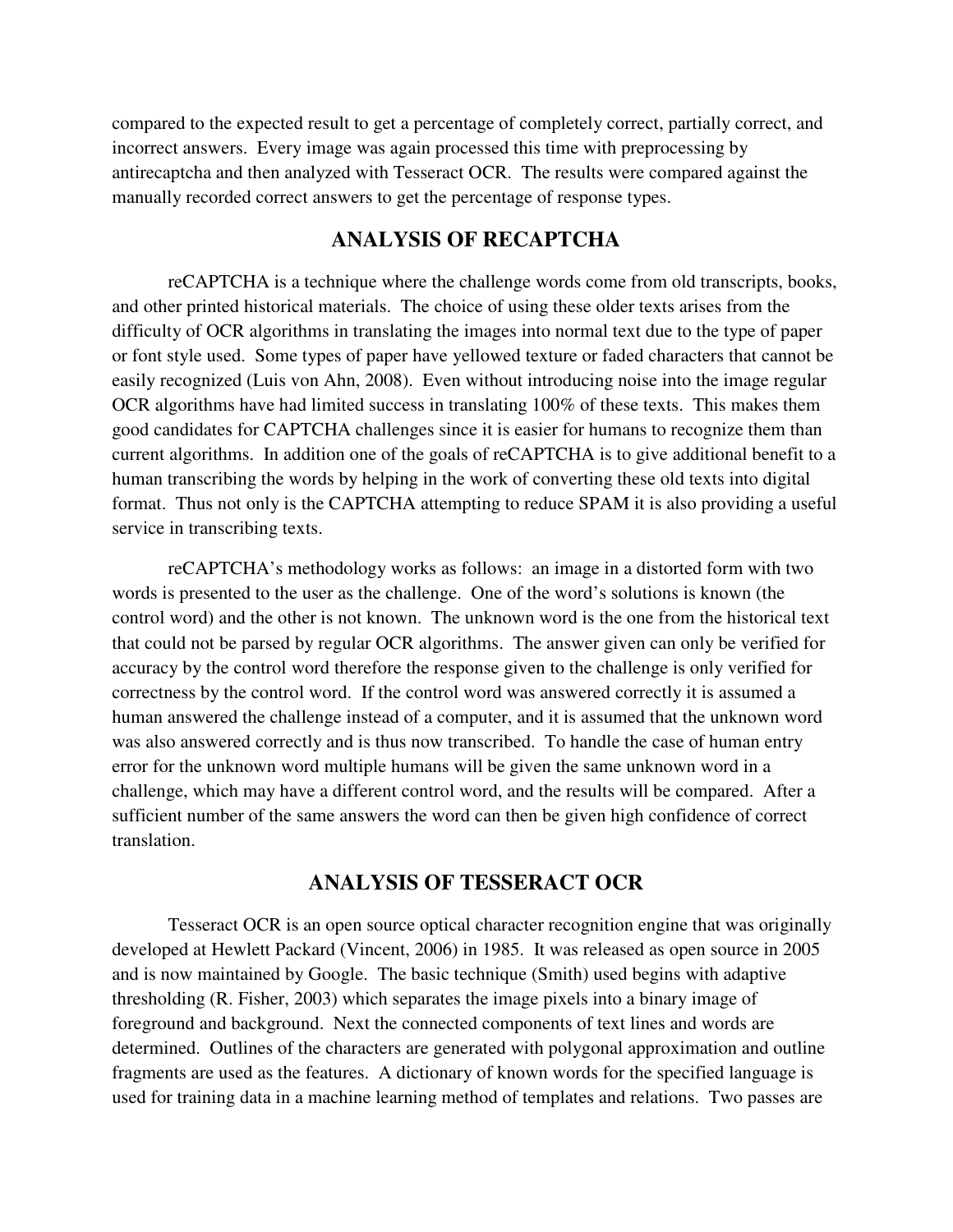made to process the words: the first with a static classifier, and the second with an adaptive classifier based on words that passed a threshold during the first pass (Language Technologies Unit (Canolfan Bedwyr), Bangor University, 2008). Tesseract does lack page layout analysis, but for recognizing simple images such as a CAPTCHA challenge it is not needed.

## **ANALYSIS OF ANTIRECAPTCHA**

 "antirecaptcha" (Wegener, antirecaptcha version 0.2e, 2010) is a software program by Benjamin Wegener that is designed to break reCAPTCHA challenges by applying transformations to the distorted image so that OCR software can recognize it. The OCR engine that is used to process the modified image is Tesseract, the same version which was used before in the regular OCR pass. The author doesn't expect it to be able to solve 100% of the challenges, but it does show promise in being able to solve many more. Since the reCAPTCHA challenge only requires that the control word be given correctly to pass the challenge it increases the chance of success. "antirecaptch" is composed of the following components:

- index.php The actual code for antirecaptcha. Minor modifications to accept command line source (reCAPTCHA challenge image) files and output to a results folder were made. In addition the modified images were saved for analysis.
- tesseract.exe Called by index.php after a modified image is generated to run OCR against the modified image. "antirecatpcha" also specifies that only alphanumeric characters are to be recognized, and the default English dictionary is to be used
- hq2x A magnification filter for enlarging an image without much quality loss (Stepin) which is used to improve the quality of the image and remove noise from the actual characters themselves

The algorithm works as follows:

- 1. The source image is read into memory
- 2. The start of the first word is found by looking for the first black pixel going left to right and top to bottom (column wise search)
- 3. The end of the first word is found by starting at the next column (on x axis) and scanning the entire column (all of y axis) for black pixels.
	- a. If no black pixels are found then the current column is a "empty white space column" and the next column is checked
	- b. Once a certain threshold of white columns is reached it is assumed that the end of the word has been found
	- c. If a black pixel is found during the search the count of "empty white space columns" is reset to zero
	- d. If the end of the first word could not be found (image never had threshold amount of all empty white columns) then the algorithm will fail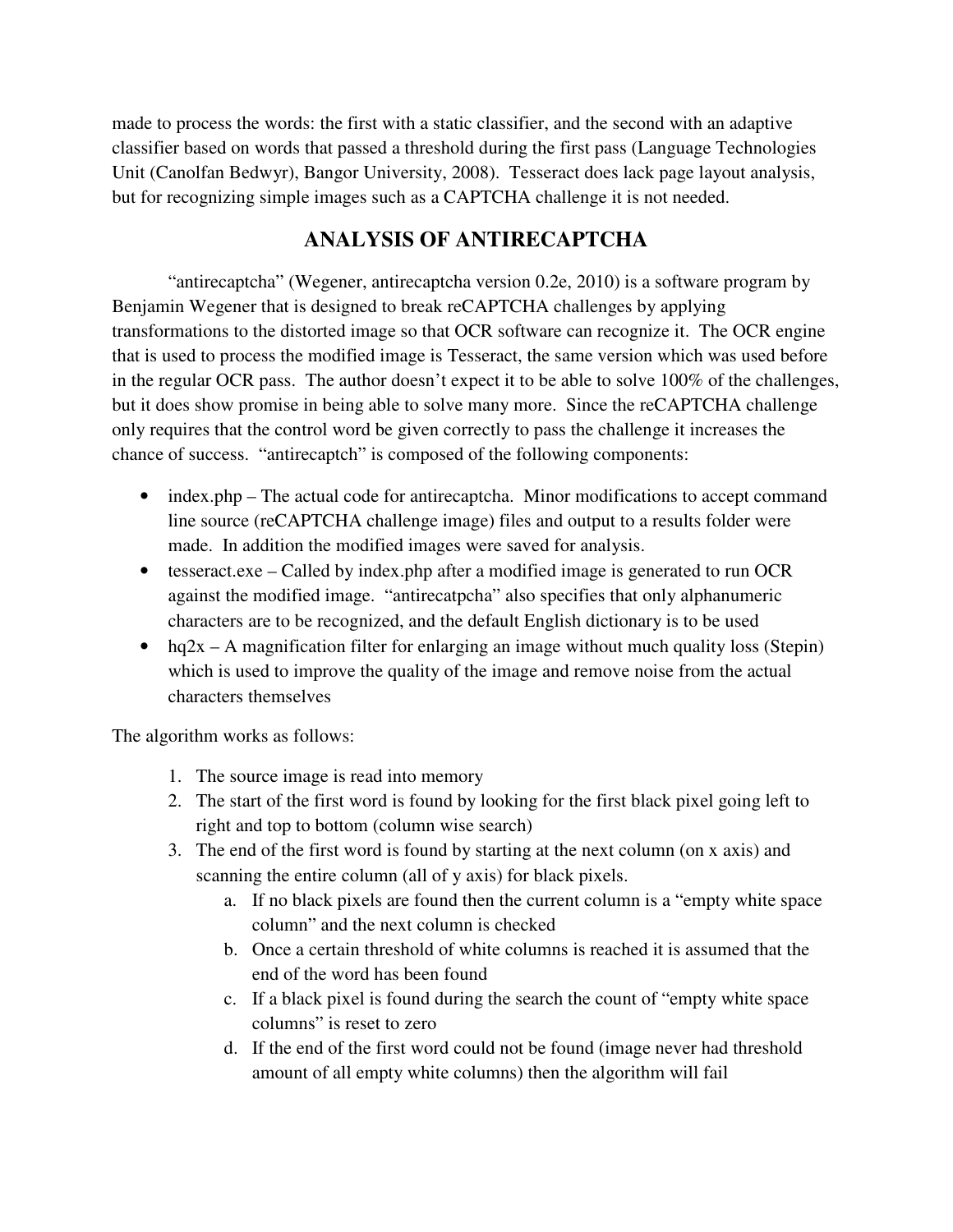- 4. The bounds of the second word are also found in a similar manner with the start and end corresponding to x axis values
- 5. For each point on the x axis the top and bottom most pixels of the words in the column are mapped based on a color threshold
- 6. Take a copy of the source image and a loop is now begun for processing the image
- 7. Across the columns of the first word (from word start to word end on x axis) we look at all the y axis points for each column (x axis) that have a red component that exceeds a certain threshold for that word.
	- a. These would be the pixels inside the top and bottom of the word
	- b. If the threshold is met we set that pixel to all white
	- c. If not we set it to all black
	- d. This creates a contrast of white and black
- 8. Repeat the same for the second word as above
- 9. Count the number of black and white pixels for each word
- 10. For each word if the ratio of white to black pixels meets a certain threshold (1.5) then we go on.
	- a. If not adjust the threshold we used in  $7 & 8$  and go back to step  $7$  again
	- b. "By using different intensities of contrast for each word, two problems are dealt with at once: the distinction between normal fonts and bold ones and the removal of "dirty spots" or artifacts left over by OCR. Hereby the density of black and white pixels in the areas of both words is separately adjusted to a ratio of 1.5 white to black pixel" (Wegener)
- 11. Take the newly generated contrast image and magnify it to improve the quality.
	- a. h2qx was used by antirecaptcha which uses a pixel art algorithm (Stepin)
	- b. Making the image larger allows us to sharpen it later without risking removing too much detail to the inside of characters and between them
- 12. Sharpen the resized contrast image
- 13. Calculate the top and bottom of each column (x axis) again for the sharpened image
- 14. Calculate the middle of the black pixels for each column (x axis)
	- a. A smoothing factor of 0.2 is used to reduce bumps in the calculated middle line for the image
- 15. Every column is moved by (height of image  $/ 2$ ) center value(x)
	- a. This mostly removes the curvy distortion from the image
- 16. The top and bottom of the image (whitespace) are cropped
- 17. An OCR engine is then applied to the modified image to digitize the words

Example of the algorithm as it is run: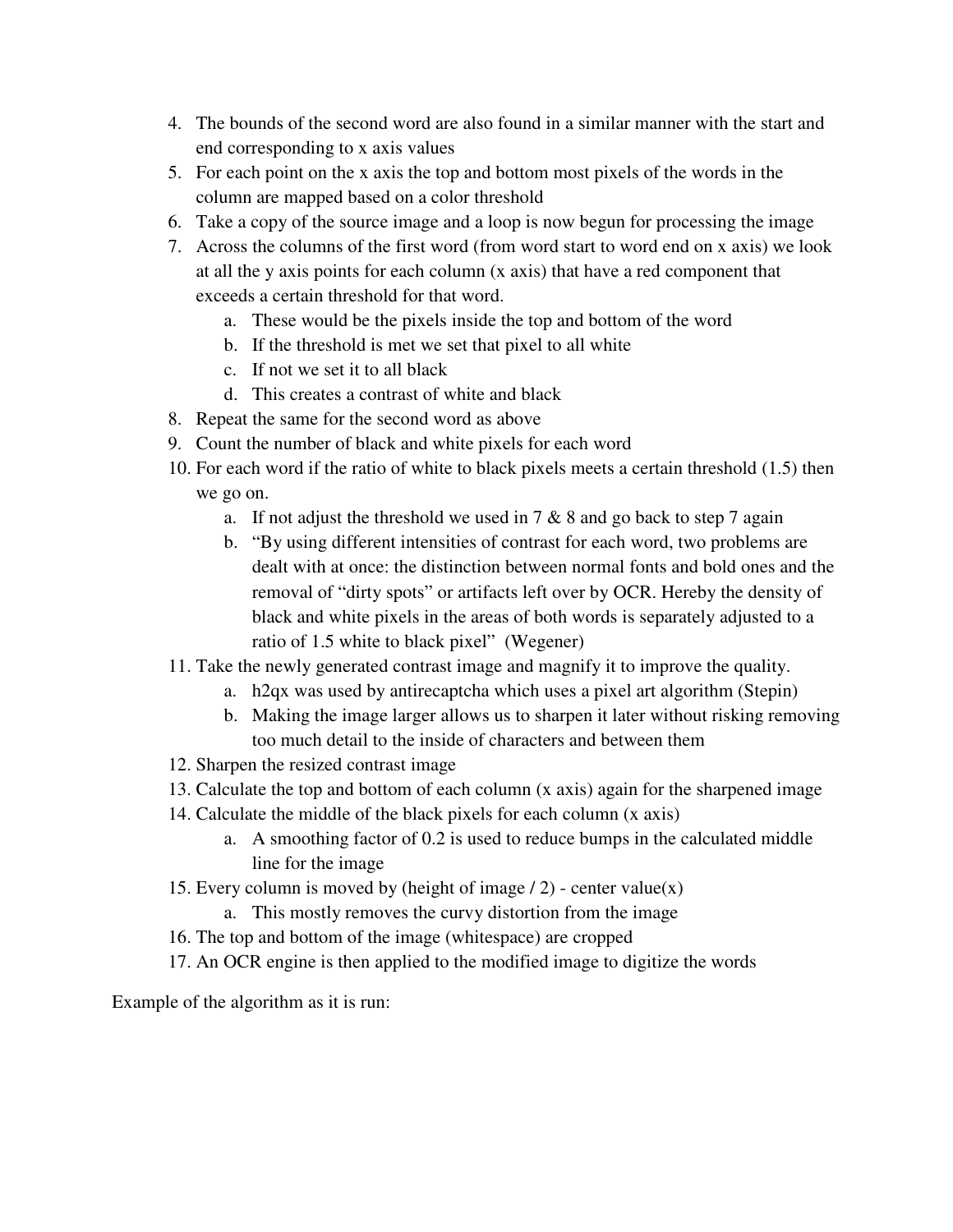

**Figure 1: Original reCAPTCHA** 



**Figure 2: During processing (curvature line imposed in red for debug purposes)** 



**Figure 3: Final image cropped and handed to OCR** 

 The algorithm relies on removing the curvature and sharpening the characters with contrast as a means of transforming the image into something that OCR software can correctly parse. Again since the unknown word was difficult for regular OCR algorithms to parse before it was ever distorted the primary goal is to solve the control word in order to successfully pass the CAPTCHA challenge.

#### **RESULTS**

|                       | Regular OCR (Tesseract)   antirecatpcha |       |
|-----------------------|-----------------------------------------|-------|
| <b>Complete Match</b> | $0.2\%$                                 | $2\%$ |
| <b>Partial Match</b>  | $10.7\%$                                | 21.6% |
| <b>No Match</b>       | 89.1%                                   | 77.4% |

**Table 1: Out of 1,000 samples. Complete means both words matched, Partial means only one word, No means neither word.**

 From these results we can see that antirecaptcha's algorithm does increase the amount of images that could be successfully recognized into digital text. A recognition rate of 2% is still useful at slowing a spammer down, but with automated means a large amount of SPAM could still get through. If you assume that all the partial matches got the control word as the correct word then 23.6% of the attempts would succeed which would still result in a large amount of SPAM. It would take more effort for the spammer to get through, but since many spammers use automated bots the only burden would be the initial setup to work through the CAPTCHA challenge.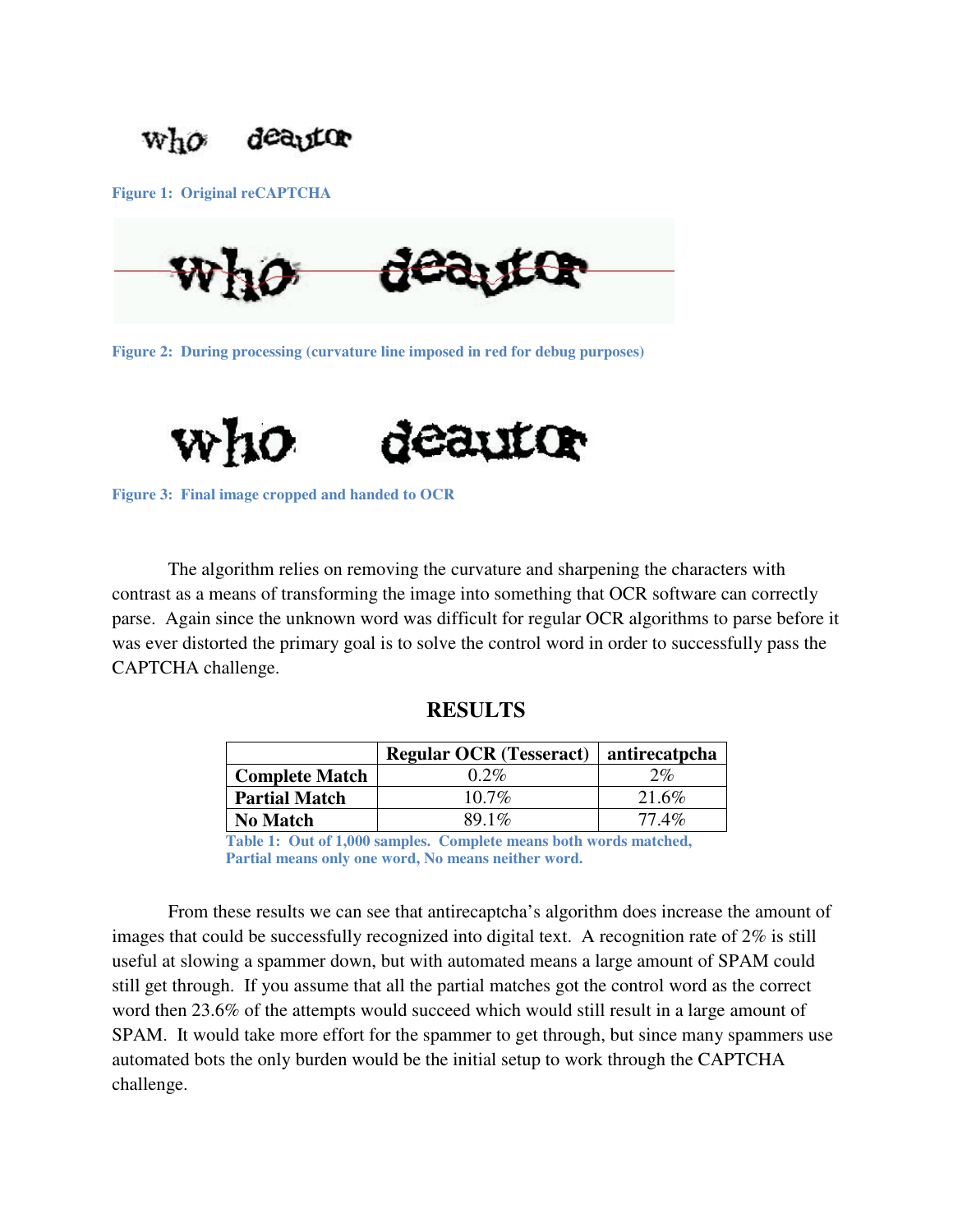It is interesting to note that even regular OCR was able to get a complete match or partial match. This would indicate that the amount of noise or obfuscation generated by reCAPTCHA is simply not sufficient to prevent spammers from getting past the challenge via automated means. Jonathan Wilkins in his paper Strong CAPTCHA Guidelines v1.2 (Wilkins, 2009) makes the argument that spammers don't care if they only have a 0.01% success rate since many of the resources they use are not even their own but instead botnets they control. The number of computers available to them makes the attack still very feasible.

 Another interesting result was seen in the complete match solutions that regular OCR performed. The two complete matches done without any pre-processing, with just Tesseract, were actually not solved by antirecaptcha. One example is the "adonees from" challenge:





#### **Figure 4: Original Image**

**Figure 5: antirecaptcha debug image (resized)**

Regular OCR gave the correct solution of "adonees from" while antirecaptcha gave "acmrys from". The antirecaptcha algorithm's attempt at removing the distortion caused some of the characters in the first word to bend further or touch each other (such as the 'a' to 'd') which caused an incorrect result. One possible improvement would be for the algorithm to run the image through OCR first without any pre-processing to see if the words match any trained dictionary words.

 The primary failure of reCAPTCHA is that segmentation of the individual characters and words is still easy to achieve. OCR algorithms work best when they can successfully detect where one character ends and the next begins (Wilkins, 2009) or solve the problem of segmentation. Other weaknesses in CAPTCHA challenges as noted by Wilkins are:

- Random noise that doesn't resemble text such as colored backgrounds. These are easily removed by taking out all the color pixels.
- Random lines that are thinner than the text. These can be removed by eroding the image and then dilating it back to restore the characters.

Wilkins recommends that to improve the resistance to automated attacks a CAPTCHA should rotate and warp individual characters and combine them to overlap. This makes the segmentation and curve adjusting more difficult because the characters touch in more random ways which makes whitespace detection harder.

## **CONCLUSION**

 reCAPTCHA does make a spammers job more difficult, but it isn't full proof. One interesting note is that after Wegener released his first version of antirecaptcha the reCAPTCHA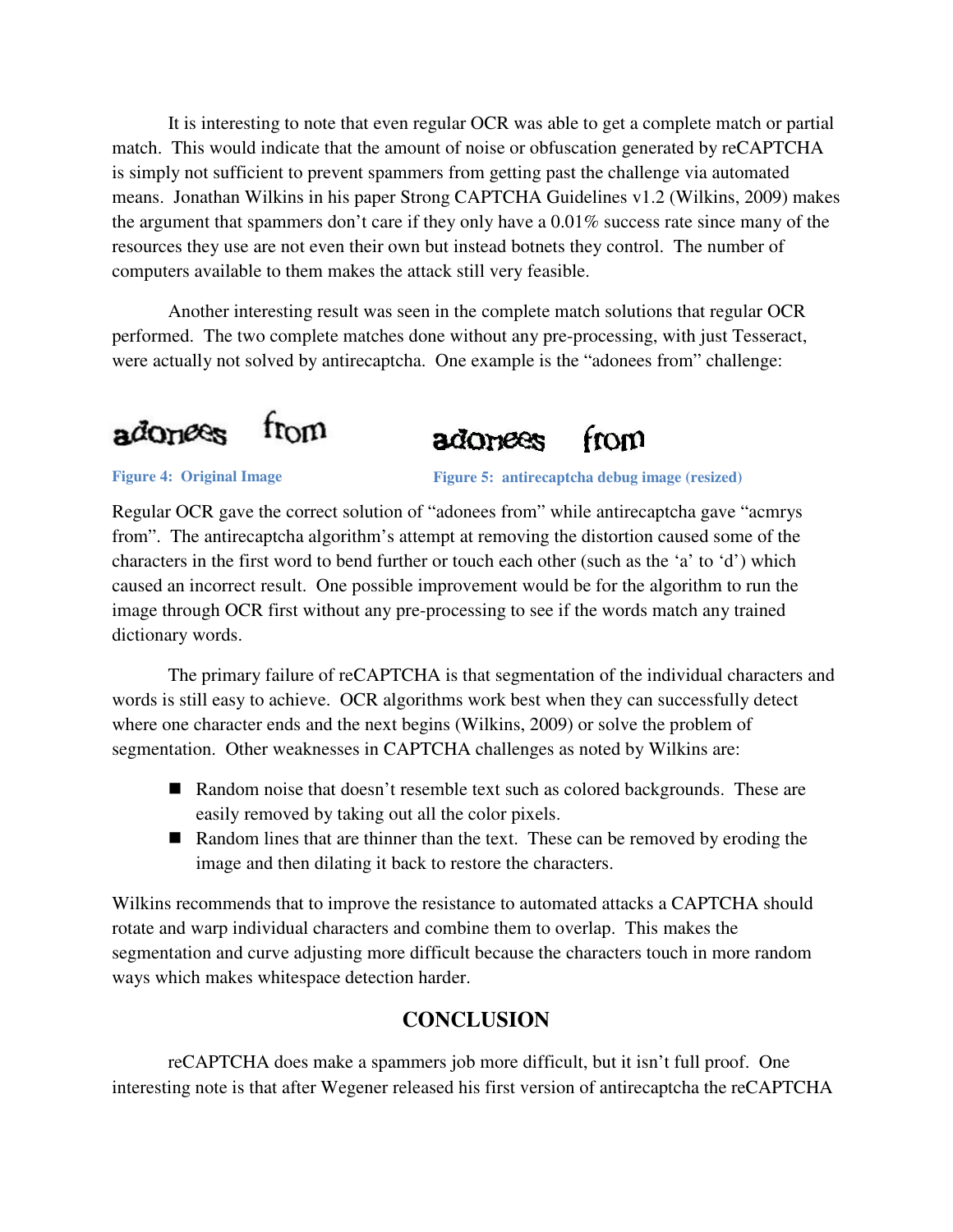system was modified to block it. reCAPTCHA modified their algorithm for generating the distorted challenge images by changing how the bends were produced. One day later Wegener released an improved version that was able to work around tweaks to the distortion amounts. A few days later reCAPTCHA added in some Vietnamese words to the challenges which antirecaptcha's OCR engine could not easily solve since it lacked trained recognition data for that language. However it would be trivial to train the OCR engine with an appropriate language dictionary. Thus you have a game of cat and mouse where initially reCAPTCHA was far ahead but since OCR and recognition computer vision algorithms have become more advanced it has lost its lead.

 Is it worth it to use CAPTCHA to try to protect an online site from SPAM? Initially it was because spammers had no good way to automate attacks against it. However, with better algorithms more spammers are breaking through, and the effectiveness of the system has been reduced. Also the additional complexity for a human end-user to access a site may outweigh the little protection that CAPTCHA provides. Some implementations of CAPTCHA lack ways for those who are disabled, say someone who is blind, to even attempt the challenge. reCAPTCHA does have handicapped assistance through the alternate choice of an audio CAPTCHA (Google), but this also adds another attack vector for spammers which has been shown to be successful (Tam). The cost of a more difficult user experience because of a CAPTCHA challenge and hoping a spammer will skip over your site because of the CAPTCHA will have to be made by the site owner. If a spammer feels your site is worth spamming the CAPTCHA won't stop them from using automated means.